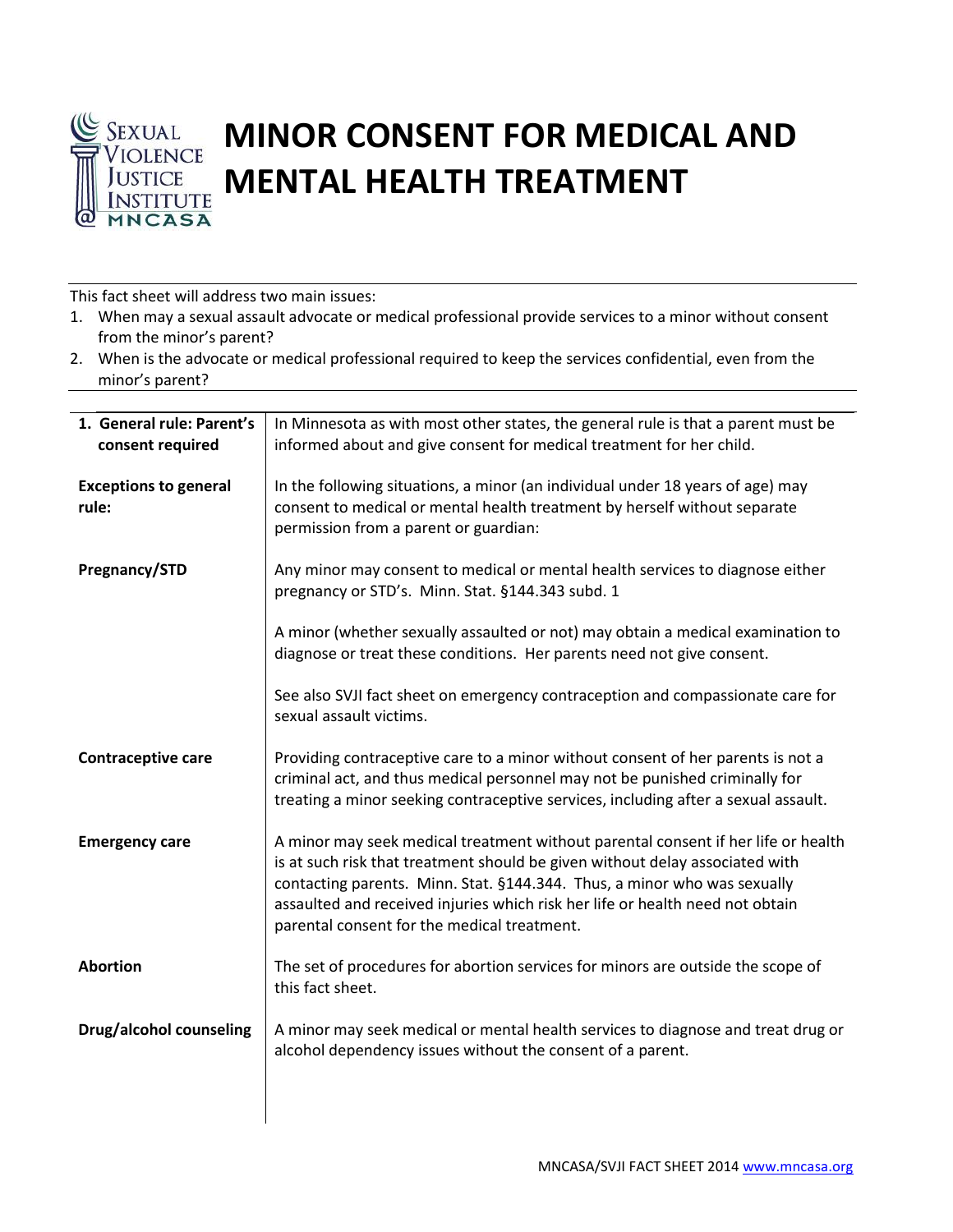| <b>Emancipated minor</b>                                                                            | While no formal system exists in Minnesota for a judge to legally emancipate a<br>minor, a minor living separate from parents or guardians, and managing her own<br>financial affairs, may seek medical treatment without the consent of a parent or<br>guardian. Minn. Stat. §144.341                                                                                                                                                                                                                                                                                                                                                                                                                                                                                                                                                                                                                    |
|-----------------------------------------------------------------------------------------------------|-----------------------------------------------------------------------------------------------------------------------------------------------------------------------------------------------------------------------------------------------------------------------------------------------------------------------------------------------------------------------------------------------------------------------------------------------------------------------------------------------------------------------------------------------------------------------------------------------------------------------------------------------------------------------------------------------------------------------------------------------------------------------------------------------------------------------------------------------------------------------------------------------------------|
| Married/borne child                                                                                 | A minor who has been married (even if not currently), or who has given birth to a<br>child, may give consent for medical or mental health procedures for herself or her<br>child. Minn. Stat. §144.342                                                                                                                                                                                                                                                                                                                                                                                                                                                                                                                                                                                                                                                                                                    |
| 2. General Rule: Parent<br>must be informed and is<br>responsible for the bill.                     | Generally, a parent must be informed about medical or mental health procedures<br>regarding their minor children, must be given copies of medical records, and is<br>responsible to pay for the services.                                                                                                                                                                                                                                                                                                                                                                                                                                                                                                                                                                                                                                                                                                 |
| <b>Two Exceptions to</b><br><b>General Rule:</b>                                                    | In certain circumstances, the rule that parents are to be informed about<br>treatment of a minor does not apply:                                                                                                                                                                                                                                                                                                                                                                                                                                                                                                                                                                                                                                                                                                                                                                                          |
| <b>Confidentiality of</b><br>consenting minor must<br>be maintained                                 | If a minor properly consented to a medical or mental health procedure under the<br>situations described in issue 1 above (for pregnancy/STD, emergency, etc.), then<br>the medical or mental health personnel may not release medical information or<br>records even to the parent or guardian. See the Minnesota Health Records Act at<br>Minn. Stat. §144.291(g) plus Minn. Stat. §§144.292 and 144.293 for requirements<br>and exceptions.                                                                                                                                                                                                                                                                                                                                                                                                                                                             |
| <b>Payment for medical or</b><br>mental health services is<br>responsibility of<br>consenting minor | When a minor properly consents to medical or mental health care as in issue 1<br>above, the bill for those services becomes the financial responsibility of the minor<br>alone. Minn. Stat. §144.347                                                                                                                                                                                                                                                                                                                                                                                                                                                                                                                                                                                                                                                                                                      |
| <b>Other confidentiality</b><br>requirements:                                                       | The statutes discussed above probably apply to sexual assault victim<br>$\bullet$<br>advocates, as they are arguably mental health treatment providers.<br>However, most non-profit advocacy programs also have own by-laws setting<br>$\bullet$<br>out policies and procedures regarding confidentiality. Advocates must follow<br>the program policies as well as the statute.<br>Further, many programs contract with the State of Minnesota, especially if<br>they provide "per diem" shelter services. If that is the case, Minnesota<br>Chapter 13, the Data Privacy statute, also applies to provide<br>privacy/confidentiality requirements for advocates.<br>See the SVJI fact sheets on advocate confidentiality.<br>$\bullet$<br>If you are unsure about your program's confidentiality requirements, the<br>$\bullet$<br>Minnesota Council of Non-Profits or a local attorney may be of help. |
| Q&A                                                                                                 | Q. A 14 year old adolescent contacts our program and wants to know what to do.<br>She says her boyfriend "went too far" and had sex with her when she didn't want<br>to. She does not want to tell her parents, but wants help. If she has a medical<br>exam and speaks to my program, will either the hospital or our program need to<br>discuss the matter with her parents? Who will pay the bill?<br>A. She can have a medical/forensic exam and have advocacy throughout the<br>process, and both the medical and victim advocacy information are confidential<br>from anyone else - including her parents. Because she properly consented to the<br>MNCASA/SVJI FACT SHEET 2014 www.mncasa.org                                                                                                                                                                                                      |